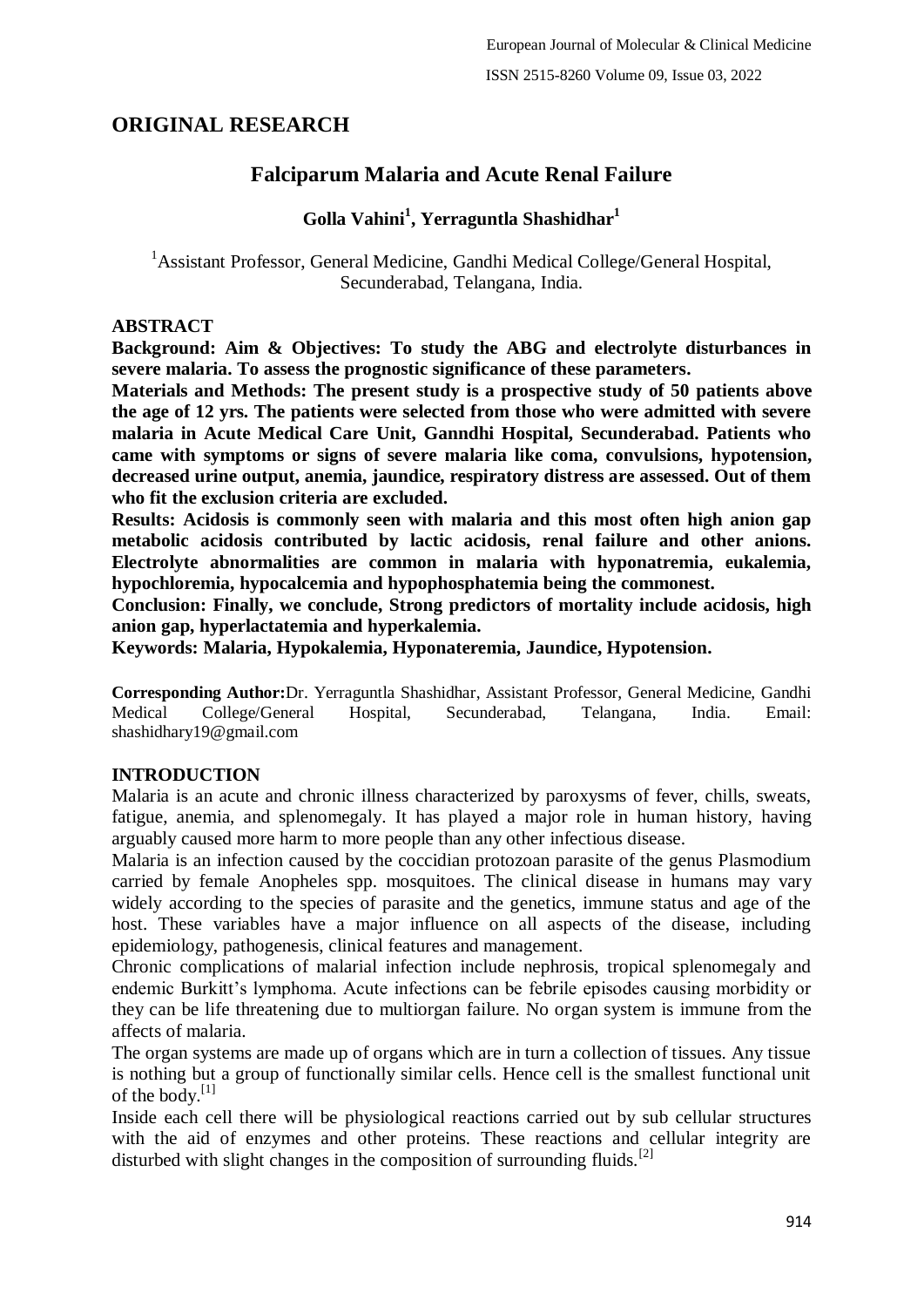Proper maintenance of pH, blood gases and electrolyte composition are vital for the survival of the cell. If there are derangements in these parameters one can assess the cellular functional impairment before organ dysfunction can be seen clinically. Thus these parameters provide us the information regarding cellular microenvironment which gets deranged first then progressing to organ damage.<sup>[3]</sup>

Hence the present study is undertaken to study arterial blood gases and electrolyte changes in malaria in order to identify the at risk individuals with organ failure and to provide them with effective and timely treatment.

# **Aim & Objectives**

- To study the ABG and electrolyte disturbances in severe malaria
- To assess the prognostic significance of these parameters

# **MATERIALS & METHODS**

The present study is a prospective study of 50 patients above the age of 12 yrs.

The patients were selected from those who were admitted with severe malaria in Acute Medical Care Unit,Gandhi Hospital, Secunderabad.

Patients who came with symptoms or signs of severe malaria like coma, convulsions, hypotension, decreased urine output, anemia, jaundice, respiratory distress are assessed. Out of them who fit the exclusion criteria are excluded.

# **Inclusion Criteria**

- Patients with positive blood smear or positive QBc test for malaria.
- Patients with signs and symptoms of severe malaria.

# **Exclusion Criteria**

- Patients with history of smoking and alcoholism.
- Patients with pre existing lung disease, heart disease and renal disease.
- Patients with endocrine disorder like Cushing's disease. Conn syndrome, hypothyroidism etc.
- Patients with vomiting and diarrhea.
- Other concurrent illness.

A consent form is signed by the patient or close relative after he or they are well informed about the risks of obtaining an arterial blood sample. Consent form also includes the permission for using the patients details in medical books and journals.

Soon after admission blood samples are withdrawn for testing for presence of malaria (blood smear/QBc) and also for arterial blood gas analysis and electrolytes. Arterial sample is taken from radial artery and if not posterior tibial, dorsalis pedis, brachial or femoral arteries. A venous sample is also taken for estimating serum electrolytes (arterial sample may give errors in estimating serum electrolytes.

A proforma of detailed history, physical examination and investigations was prepared. Patient or his/her attendants were interviewed elaborately and the details entered into a designed format.

# **RESULTS**

A total of 50 patients are included in the study.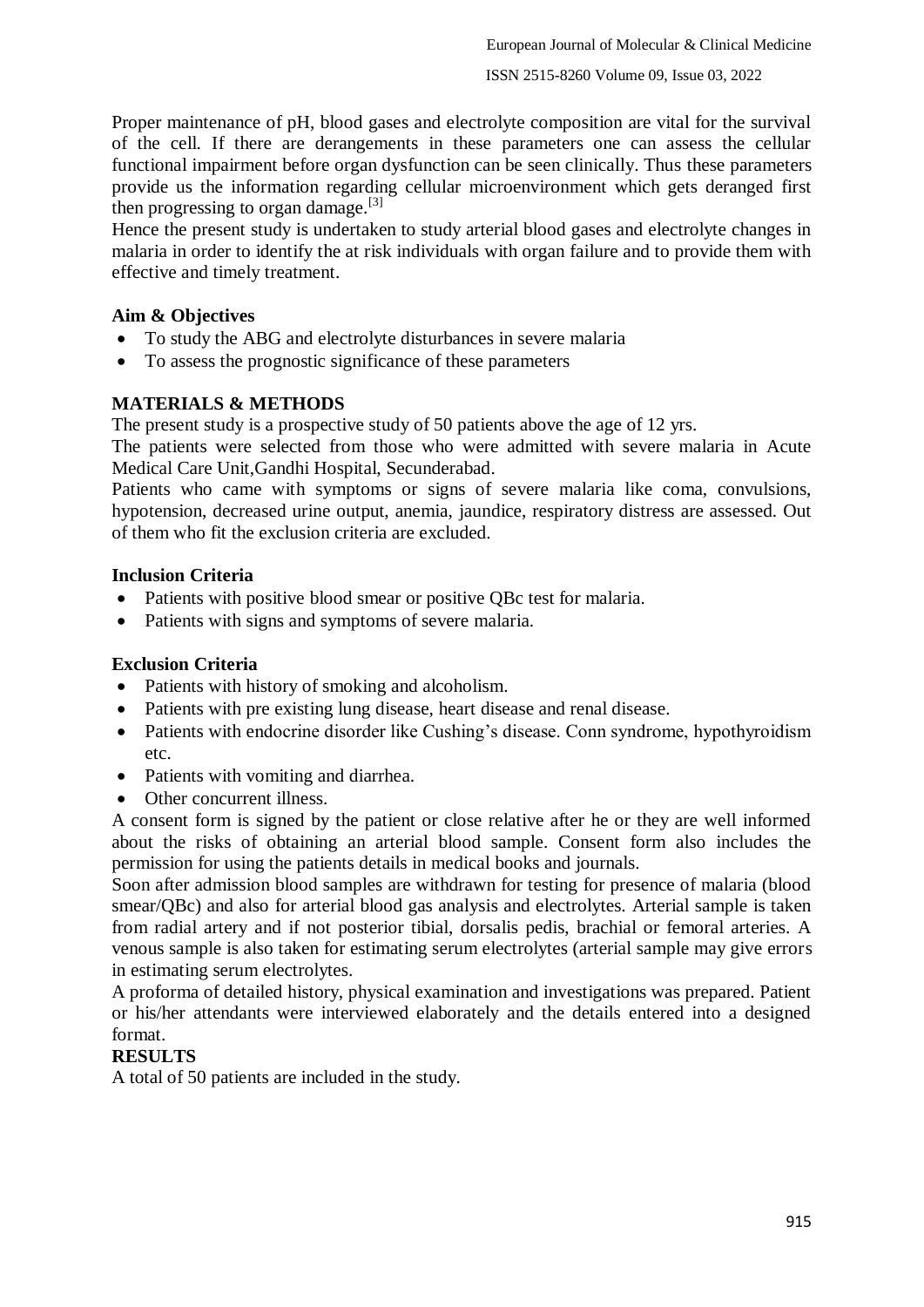# **Dermographic Charactristics of the Study Population**

# **A) Male Female Ratio**

Males (32) were more than females (18) and they are in a ratio of 1.8:1. This indicates the high outdoor activity of males when compared to females and hence more prone for mosquito bites.



# **Figure 1: Male and female ratio**

# **B) Age Distribution of the Study Population**

| Table 1: ?            |             |        |     |               |
|-----------------------|-------------|--------|-----|---------------|
| Age                   | <b>Male</b> | Female | No. | $\frac{6}{9}$ |
|                       |             |        | 10  | 20            |
| $\frac{12.22}{23.33}$ |             |        | 2(  | 40            |
| $34 - 44$             |             |        |     | 24            |
| $45 - 55$             |             |        |     | O             |
|                       | 32          | . 0    |     |               |

The age of the study population ranges from  $14 - 52$  yrs with a median age of 31.92 yrs. Majority of the study population (40%) are in the 23 -33 age group followed by  $34 - 44$  age group(24%). 60% of the patients were below the age of 34 yrs.

# **Clinical Presentation of the Patients**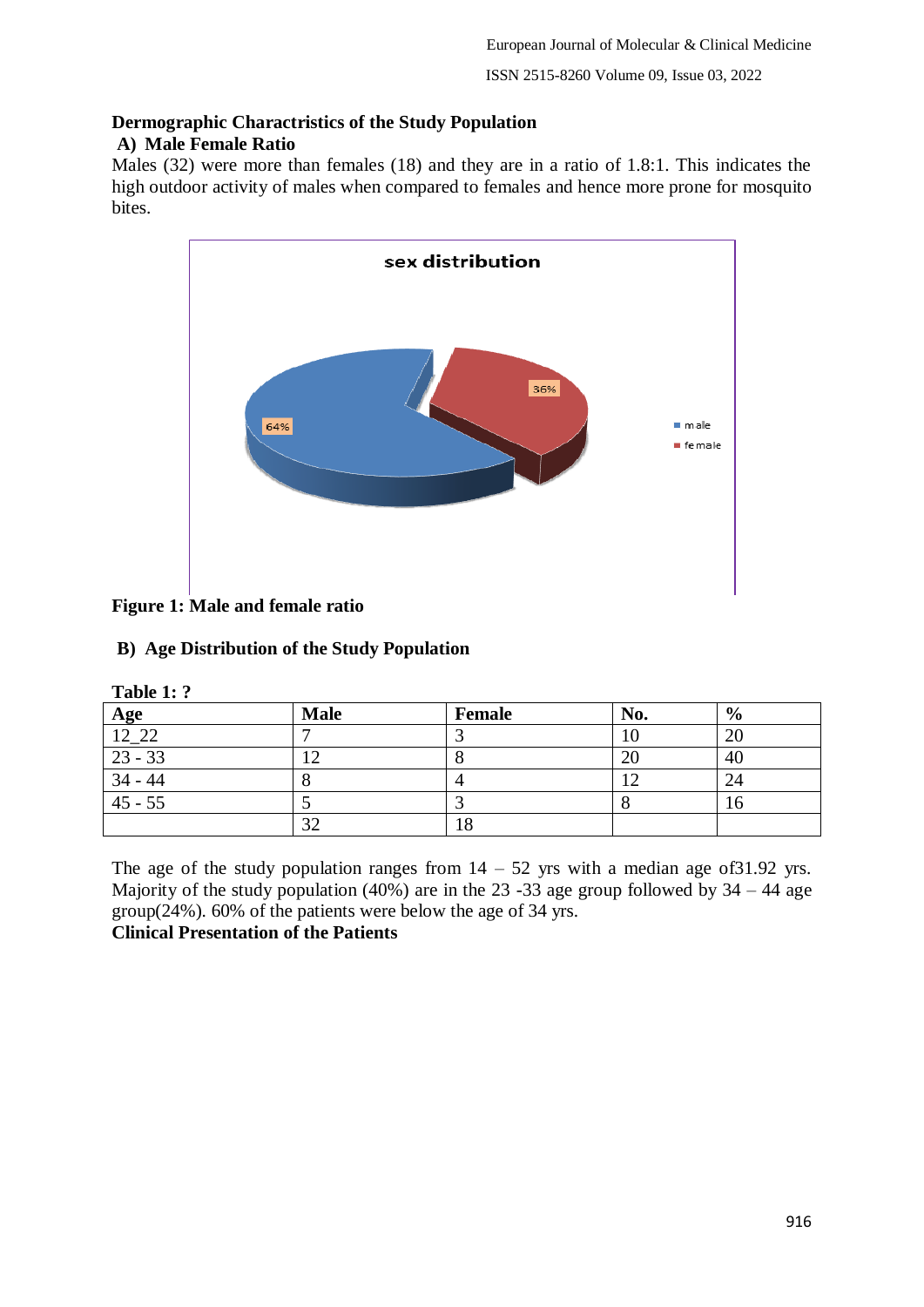European Journal of Molecular & Clinical Medicine ISSN 2515-8260 Volume 09, Issue 03, 2022



# **Figure 2: Symptons**

Fever with chills and rigors, headache are the common symptoms and jaundice, anemia and shock are the common signs in study population.



# **Figure3: Signs**

| Table 2: ?    |              |                |                 |      |
|---------------|--------------|----------------|-----------------|------|
| pH            | fatal group  | nonfatal group |                 |      |
| $6.95 - 7.05$ |              | O              | no. of patients | $\%$ |
| $7.06 - 7.15$ | 3            |                |                 |      |
| $7.16 - 7.25$ | 4            |                |                 |      |
| $7.26 - 7.35$ | 6            |                | 22              | 44   |
| $7.36 - 7.45$ | 4            | 23             | 27              | 54   |
| $7.46 - 7.55$ | $\mathbf{0}$ |                |                 |      |
| <b>MEAN</b>   | 7.27         | 7.37           |                 |      |
| STD DEV×2     | 0.10         | 0.05           |                 |      |

# **pH CHANGES**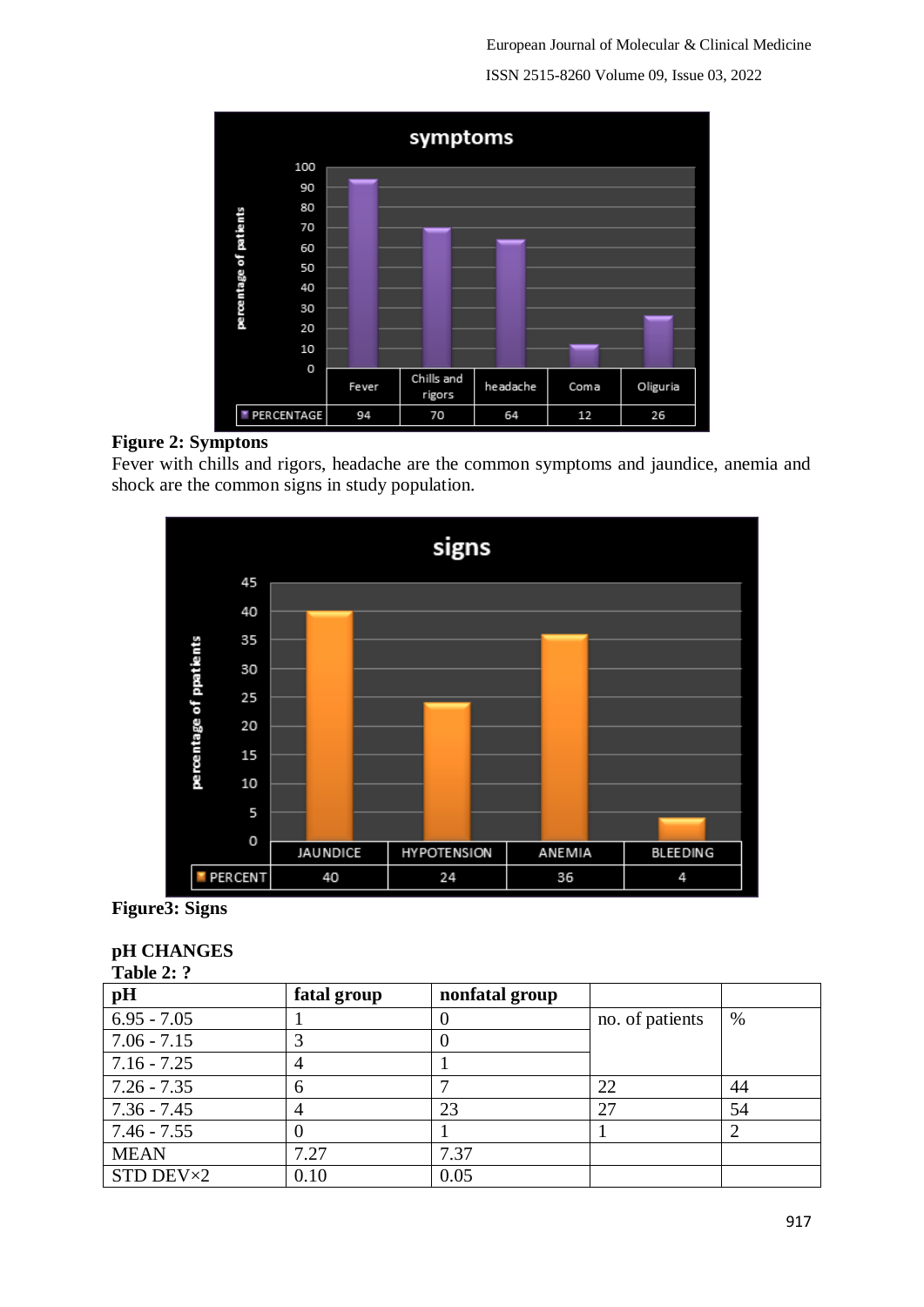# (P VALUE 0.0008)

Acidosis is seen in 44% of the patients while 54% of the patients have a normal pH. Two patients have mixed acid base disturbance(metabolic acidosis and respiratory alkalosis). The mean pH of those who died is  $7.27\pm0.10$  and those who survived is  $7.37 \pm 0.05$ . (p = 0.0008).

### **PaCO<sup>2</sup> CHANGES**

| PACO <sub>2</sub>  | fatal          | non-fatal |                |      |
|--------------------|----------------|-----------|----------------|------|
| $13 - 17$          |                | $\theta$  |                |      |
| $18 - 22$          | 3              |           |                |      |
| $23 - 27$          | $\overline{4}$ | $\theta$  |                |      |
| 28-32              | $\overline{4}$ | 2         | NO.            | $\%$ |
| $33 - 37$          | 3              | 12        | 30             | 60   |
| $38 - 42$          | 3              | 15        | 18             | 36   |
| $43 - 47$          | $\Omega$       | ∍         | $\overline{2}$ | 4    |
| mean               | 28.83          | 37.06     |                |      |
| std dev $\times 2$ | 8.11           | 4.96      |                |      |

**Table 3: ?**

Arterial partial pressure of CO2 ranged from 16 – 48 mm of Hg. PaCO2 levels are in normal range in 36% of patients and they are elevated in 60% of patients. Mean value of PaCO2in those who died is  $28.83\pm8.11$  and it is  $37.06\pm4.96$  in those who survived.

# **PAO<sup>2</sup> CHANGES**

| $140K$ T. . |                |                |     |    |  |
|-------------|----------------|----------------|-----|----|--|
| <b>PAO2</b> | Fatal          | Non-fatal      |     |    |  |
| $51 - 60$   |                | 0              |     |    |  |
| 61-70       | 3              | $\overline{0}$ |     |    |  |
| $71 - 80$   | $\overline{2}$ | 5              | NO. | %  |  |
| $81 - 90$   | ┑              | 19             | 37  | 74 |  |
| $91 - 100$  |                | 8              | 13  | 26 |  |
|             | 18             | 32             |     |    |  |
| <b>MEAN</b> | 82.56          | 86.63          |     |    |  |
| STD DEV×2   | 12.43          | 5.07           |     |    |  |
| P VALUE     | 0.20           |                |     |    |  |

**Table 4: ?**

Hypoxia is seen in 74% of the patients. Those who survived had a mean value of  $86.63\pm5.07$ compared to the mean value of  $82.56 \pm 12.43$  of those who died (p value  $> 0.05$ ).

### **HCO3 CHANGES**

**Table 5: ?**

| Hco3 | Fatal | Non-fatal |  |
|------|-------|-----------|--|
|      |       |           |  |
| −    |       |           |  |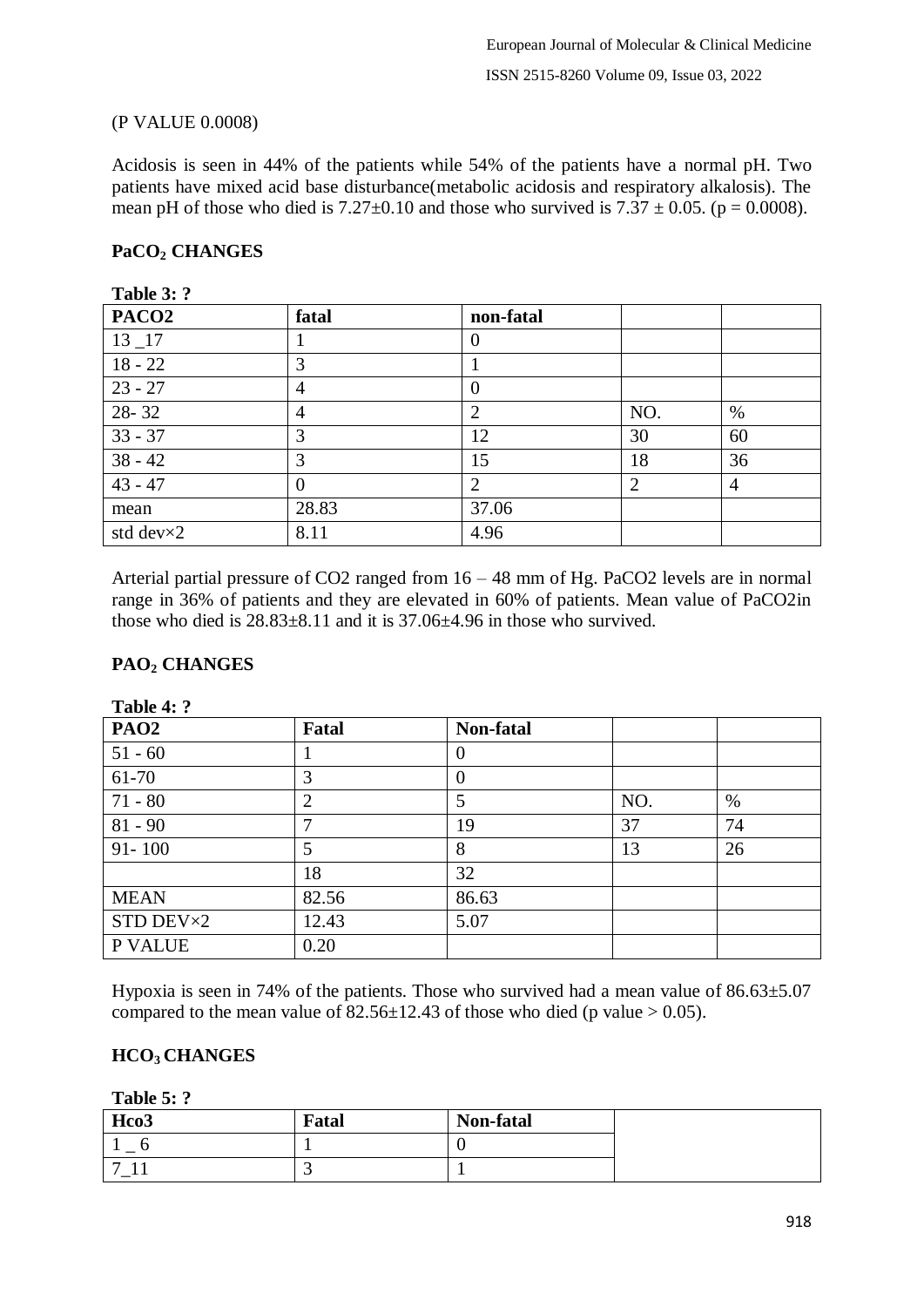European Journal of Molecular & Clinical Medicine

ISSN 2515-8260 Volume 09, Issue 03, 2022

| $12\_16$  |       | っ     | No. | $\%$ |
|-----------|-------|-------|-----|------|
| $17 - 21$ | 4     | 14    | 35  | 70   |
| $22 - 26$ |       | 12    | 13  | 26   |
| $27 - 31$ |       |       |     |      |
| $32 - 36$ |       |       |     |      |
|           | 18    | 32    |     |      |
| mean      | 14.32 | 21.15 |     |      |
| std dev×2 | 5.40  | 4.67  |     |      |

Hco3 levels are reduced in 70% of the patients. They were normal in 26% of the patients. Hco3 ranges from 5 to36 mmol/L. Themean value in fatal vs. non fatal group is  $14.32\pm5.40$ vs 21.15±4.67.

### **BASE DEFICIT**

Base deficit ranges from 19 to -12. Normal values are seen in 38% of patients. Base deficit is high in 60% of the patients. Mean values of base deficit in fatal and non-fatal groups are 14 and 3 respectively.

| <b>Base deficit</b> | Fatal    | Non-fatal | NO | $\frac{0}{0}$ |
|---------------------|----------|-----------|----|---------------|
| $-13 - -4$          | $\theta$ |           |    |               |
| $-3 - +3$           |          | 18        | 19 | 38            |
| 49                  | 6        | 10        | 30 | 60            |
| $10_18$             | 10       | 3         |    |               |
| $19 - 27$           |          | $\Omega$  |    |               |
|                     | 18       | 32        |    |               |
| <b>MEAN</b>         | 14       | 3         |    |               |
| STD DEV×2           | 5.40     | 4.74      |    |               |
| P VALUE             | < 0.01   |           |    |               |

# **Table 6: ?**

### **Anion Gap Changes**

About 38% have normal anion gap and high anion gap acidosis is present in 62% of the cases. The mean value of anion gap in those who died is  $17.06 \pm 4.08$  whereas it is  $11.88 \pm 3.69$ in those who survived. (p value  $\leq 0.001$ )

| $1$ avie $\prime$ .  |                    |                       |     |               |
|----------------------|--------------------|-----------------------|-----|---------------|
| <b>Anion gap</b>     | <b>Fatal group</b> | <b>Nonfatal group</b> | No. | $\frac{6}{6}$ |
| 8 12                 |                    | 17                    | 19  | 38            |
| $13 - 17$            | 6                  |                       | 31  | 62            |
| $18 - 22$            | ◠                  |                       |     |               |
| $23 - 27$            |                    |                       |     |               |
|                      | 18                 | 32                    |     |               |
| <b>MEAN</b>          | 17.06              | 11.88                 |     |               |
| standard deviation×2 | 4.08               | 3.69                  |     |               |

#### **Table 7: ?**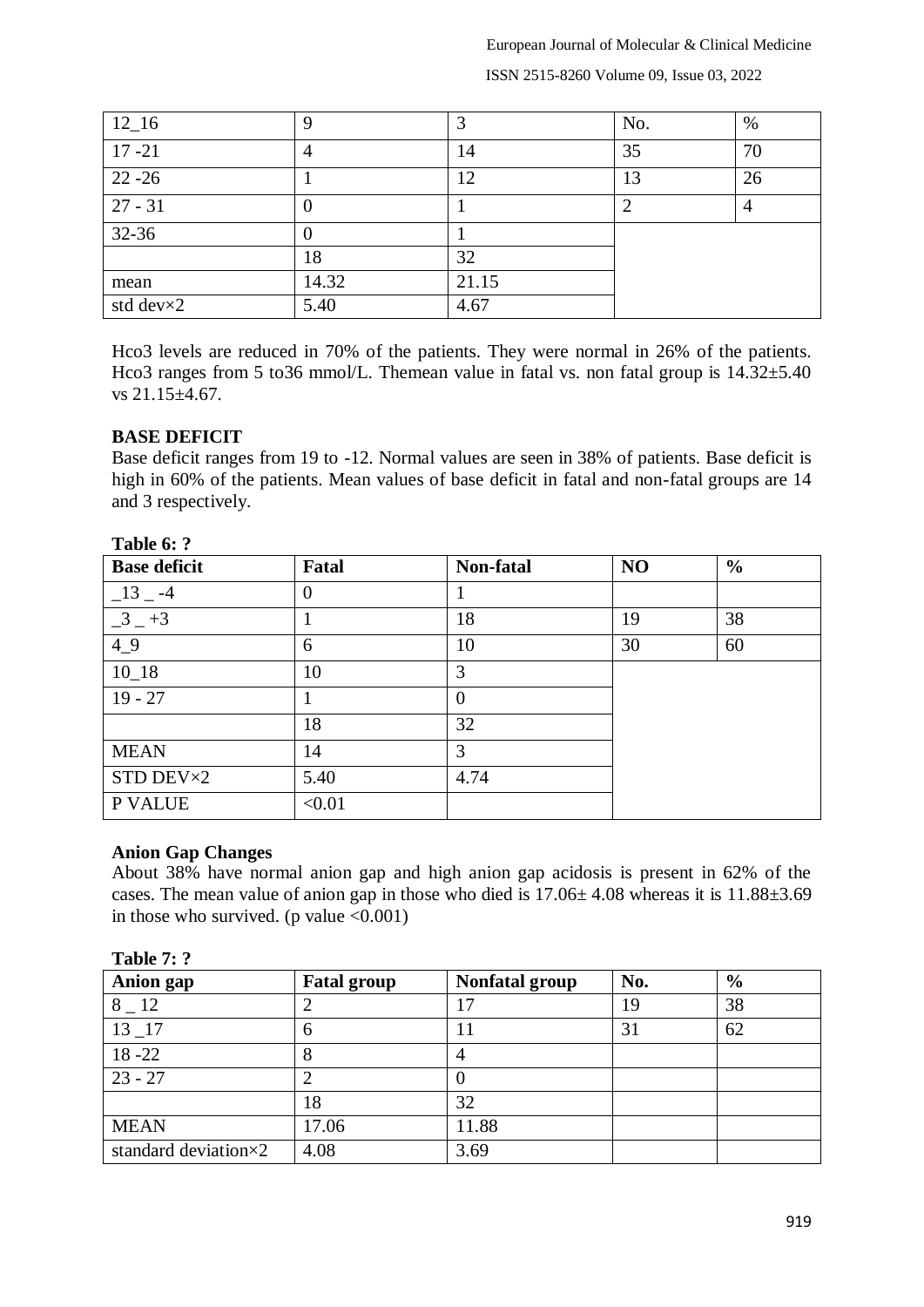# **Lactate Levels**

Lactate levels are elevated in all the patients with a range of  $2.1 - 5.6$ . Lactate levels are more than 3.0 mmol/l in 64% of the patients. In fatal vs. non fatal group the mean lactate levels are 4.08 $\pm$ 0.90 vs. 3.10 $\pm$ 0.50 (p value = 0.0003).

| ***** ** *  |       |           |     |               |
|-------------|-------|-----------|-----|---------------|
| Lactate     | fatal | non fatal | No. | $\frac{6}{9}$ |
| $0.6 - 1.7$ |       |           |     |               |
| $1.8 - 2.9$ |       | 15        | 32  | 64            |
| $3.0 - 4.1$ | δ     | 16        |     |               |
| $4.2 - 5.3$ |       |           |     |               |
| $5.3 - 6.4$ |       |           |     |               |
| mean        | 4.08  | 3.10      |     |               |
| STDDEV×2    | 0.90  | 0.50      |     |               |

# **Table 8: ?**

### **Serum Creatinine Levels Table 9: ?**

| <b>S</b> - Creatinine | fatal | non-fatal | no | $\frac{6}{9}$ |
|-----------------------|-------|-----------|----|---------------|
| $0.6 - 1.5$           |       | 16        | 20 | 40            |
| $1.6 - 3.0$           |       |           | 30 | 60            |
| $3.1 - 4.5$           |       |           |    |               |
| $4.6 - 6.0$           |       |           |    |               |
| mean                  | 3.14  | 2.05      |    |               |
| std dev $\times 2$    | 1.45  | 1.14      |    |               |

About 60% of the patients had elevated renal parameters. The creatinine values ranged from 0.6 to 5.9. Among 60% only 4% had pre renal renal failure. The mean values of creatinine in fatal and nonfatal groups are  $3.14 \pm 1.45$  and  $2.05 \pm 1.14$  with a p value 0.01.

# **Sodium Levels**

Sodium levels are low, high and normal in 52%, 6% and 42% respectively. Those who died had a mean value of  $122.72 \pm 12.51$  and those who survived had a mean value of  $133.97 \pm 8.51$ . (p value  $= 0.07$ ).

| Sodium          | <b>Fatal group</b> | Nonfatal group |    |      |
|-----------------|--------------------|----------------|----|------|
| $96 - 105$      |                    | $\overline{0}$ |    |      |
| $106 - 115$     | $\overline{2}$     |                |    |      |
| $116 - 125$     | 4                  | 5              |    | $\%$ |
| $126 - 135$     | 4                  | 9              | 26 | 52   |
| $136 - 145$     | 6                  | 15             | 21 | 42   |
| $146 - 155$     |                    | $\overline{2}$ | 3  | 6    |
|                 | 18                 | 32             |    |      |
| mean            | 127.72             | 133.97         |    |      |
| Std deviation×2 | 12.51              | 8.51           |    |      |

# **Table 10: ?**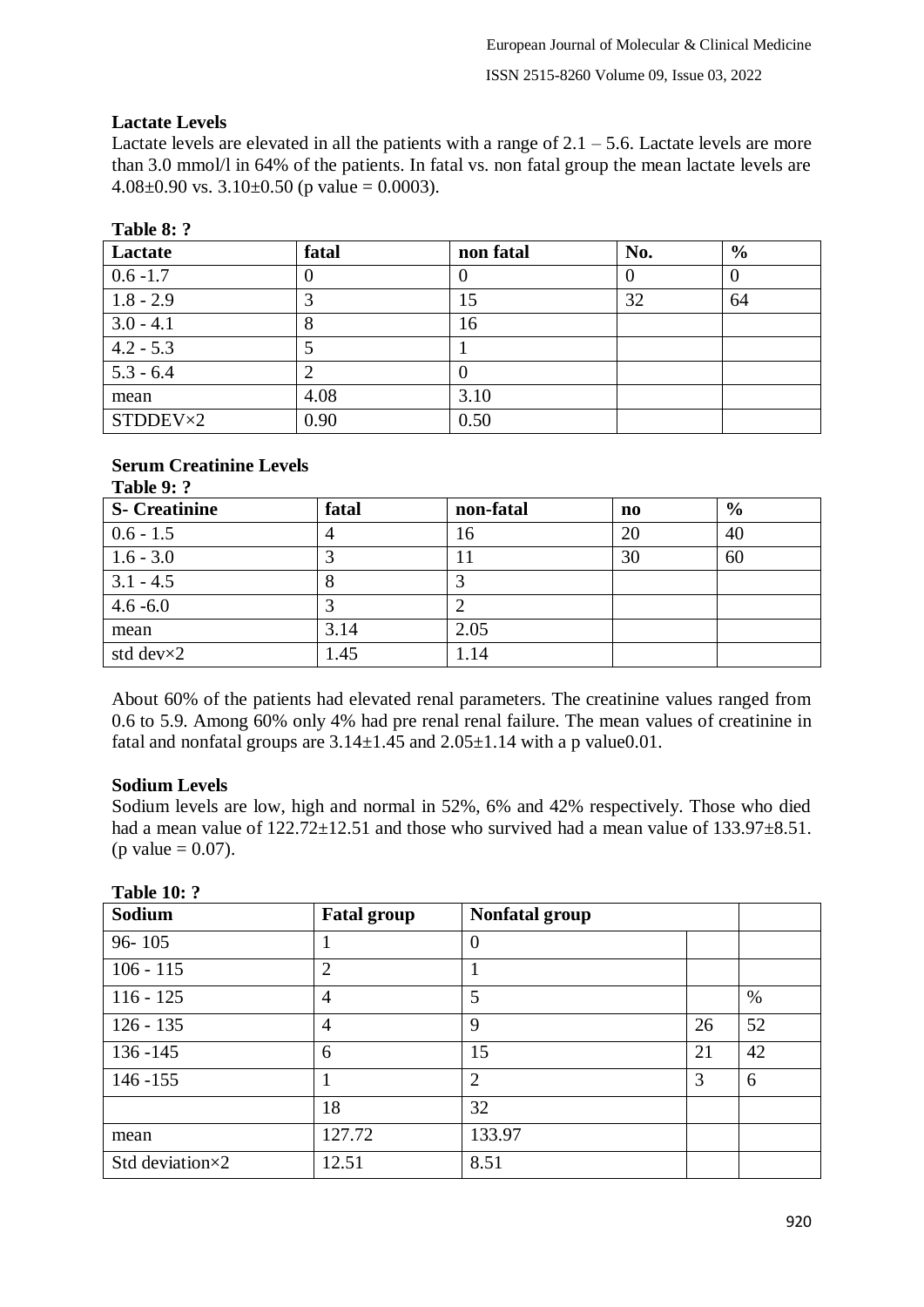| TANIC TT. .<br><b>Potassium</b> | fatal group    | nonfatal group | no.           | $\frac{0}{0}$ |
|---------------------------------|----------------|----------------|---------------|---------------|
| $2.6 - 3.5$                     | $\overline{2}$ | 5              | $\mathcal{I}$ | 14            |
| $3.6 - 4.5$                     | 5              | 22             | 27            | 54            |
| $4.6 - 5.5$                     | 9              | 5              | 16            | 32            |
| $5.6 - 6.5$                     | $\overline{2}$ | $\theta$       |               |               |
|                                 | 18             | 32             | 50            |               |
| mean                            | 4.63           | 4.09           |               |               |
| std dev $\times 2$              | 0.73           | 0.53           |               |               |

### **Potassium Levels**

**Table 11: ?**

Potassium levels are normal in majority of the patients (54%). Low and high levels are seen in 14% and 32% of the patients respectively. Fatal group had a mean value of 4.63±0.73 and non fatal group had a mean value of 4.09±0.53 (p value 0.009).

### **Serum Chloride Changes**

| 1001V 120 .     |                |                 |     |      |
|-----------------|----------------|-----------------|-----|------|
| <b>Chloride</b> | Fatal          | <b>Nonfatal</b> |     |      |
| $62 - 70$       | 1              | $\theta$        |     |      |
| $71 - 79$       | н              | $\theta$        |     |      |
| $80 - 88$       | $\overline{2}$ | 6               | No. | $\%$ |
| $89 - 97$       | 5              | 3               | 18  | 36   |
| $98 - 106$      | 6              | 14              | 20  | 40   |
| $107 - 115$     | $\overline{2}$ | 9               | 12  | 24   |
| $116 - 124$     | 1              | $\theta$        |     |      |
|                 | 18             | 32              |     |      |
| <b>MEAN</b>     | 96             | 101             |     |      |
| STD DEV×2       | 13.10          | 8.84            |     |      |

# **Table 12: ?**

Chloride levels are high, normal and low in 24%, 40% and 36% of patients respectively. There is no significant difference in the means of fatal and nonfatal groups (p value  $= 0.20$ ).

### **Calcium Levels**

Serumcalcium levels are low (58%)or normal (40%). Mean value of calcium in those who survived is  $8.93 \pm 0.77$  is not significantly different from the mean value of those who died i.e. 8.79±0.80 (p value 0.56).

**Table 13: ?**

| Calcum      | Fatal | Non-fatal     | No.              | $\frac{6}{6}$ |
|-------------|-------|---------------|------------------|---------------|
| $7.6 - 8.1$ |       |               | $\gamma$ C<br>42 | cο<br>50      |
| $8.2 - 8.9$ |       | ┸ <del></del> |                  |               |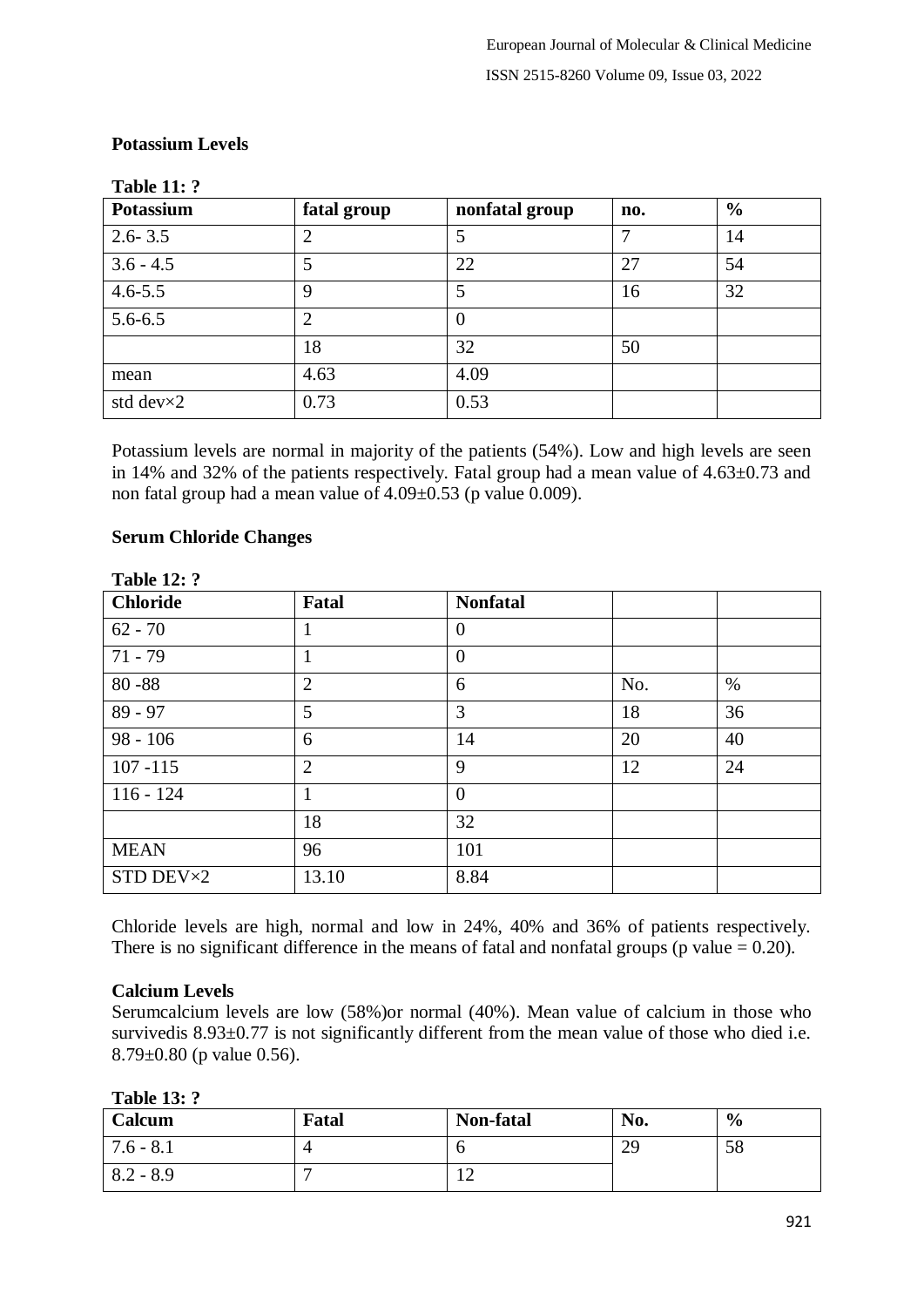#### European Journal of Molecular & Clinical Medicine

ISSN 2515-8260 Volume 09, Issue 03, 2022

| $9.0 - 9.7$   |      |         | 2 <sub>0</sub> | 40 |
|---------------|------|---------|----------------|----|
| $9.8 - 10.5$  |      |         |                |    |
| $10.6 - 11.3$ |      |         |                |    |
| <b>MEAN</b>   | 8.79 | 8.93125 |                |    |
| STDDEV×2      | 0.80 | 0.77    |                |    |

### **Phosphate Levels**

# **Table 14: ?**

| Phosphate          | Fatal | Non-fatal | N <sub>O</sub> | $\frac{6}{9}$ |
|--------------------|-------|-----------|----------------|---------------|
| $1.5 - 3.0$        |       |           | 16             | 32            |
| $3.1 - 4.5$        |       | 22        | 29             | 68            |
| $4.6 - 6.0$        |       |           |                | 10            |
| <b>MEAN</b>        | 3.07  | 3.49      |                |               |
| STD DEV $\times 2$ | 0.98  | 0.56      |                |               |

Phosphate levels are normal, low or high in 68%, 32% and 10% respectively. 3.07 $\pm$ 0.98 vs.  $3.49\pm0.56$  are the mean values of phosphate in fatal and nonfatal groups (p value =0.104).

### **DISCUSSION**

The results in our study are compared with studies in India and abroad.

### **Age:**

In the present study maximum number of patients (40%) is encountered in the age group of  $23 - 33$  yrs followed by 34 -44 yrs age group (26%) and the mean age of cases is 31.92 yrswith a range of  $14 - 52$  yrs. The mean age in AIIMS study is 33.2 years and a range of  $12 -$ 65 yrs.

### **Sex:**

In our study males constitute 64% and females constitute 36% of study population. There were 71.4% males and 28.6% females in AIIMS study.

# **Arterial pH:**

In the present study, 44% patients are in the acidic range, 54% are in normal range. In the study conducted in AIIMS,  $^{[4]}_1$  46.4% of patients had acidosis. 67% of patients had acidosis in the study by Day NP etal,<sup>[5]</sup> 22% of patients had acidosis in the study by Oguche et al.<sup>[6]</sup>

The mean pH in fatal vs. non-fatal cases in the present study is  $7.27\pm0.10$  vs.  $7.37\pm0.05$  as compared to AIIMS study which is 7.26 vs. 7.37.

Acidosis is significantly associated with mortality in our study (p value 0.0008, relative risk 4.29).Thisfinding is similar to the studies conducted by Day NP et al (relative risk 5.0) and Oguche et al (p value  $\leq 0.05$ ).<sup>[5,6]</sup>

Majority of the patientshad low levels (60%).most of the patients developed metabolic acidosis. very few developed mixed disturbances. 3 patients and 2 patients developed respiratory acidosis and respiratory alkalosis respectively in addition to metabolic acidosis. In the study by Day NP et al,<sup>[3]</sup> patients developed respiratory acidosis (PaCO2 > 45 mm of Hg). In the present study PaCO2 is found to be significantly associated with mortality. The mean value in fatal vs. non fatal patients is 28.83mm of Hg vs. 37.06 mm of Hg (p value 0.0006).

### **PaO2:**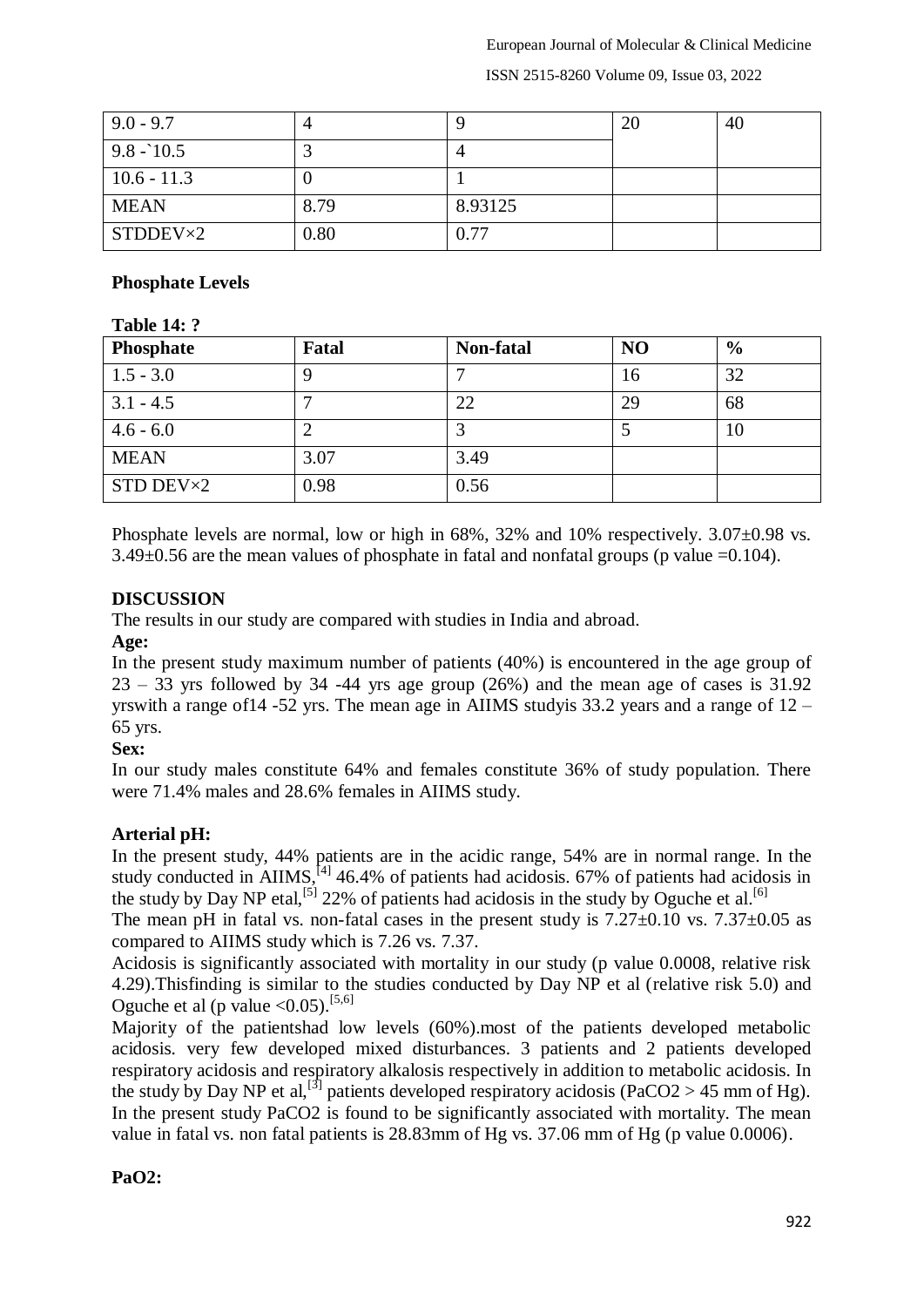In the present study, 74% of the patients are found to be hypoxic at the time of admission .29.7% of the patients had PaO2 <80 mm of Hg. No significant association with mortality is present (p value 0.20). These data suggest hypoxia is common regardless of disease severity.

# **Bicarbonate:**

In the AIIMS study arterial bicarbonate is low in 85.7% and  $\langle 8 \text{mmol/} \rangle$  in 14.3% of patients. 70% patients in our study developed low levels of bicarbonate with <8 mmol/l seen only in 6% of patients.

Mean value in fatal vs. nonfatal patients is  $14.32 \pm 5.40$  mmol/l vs.  $21.15 \pm 4.67$  mmol/l and this is found to be significant in our study (p value <0.05).mean values in AIIMS study were 13.8 vs. 18.9 mmol/l in fatal vs. nonfatal group respectively.

# **Anion GAP**

62% of patients had high anion gap metabolic acidosis. Significant association is found with mortality (p value 0.001). Mean values in fatal vs. non fatal groups are 17.06 vs. 11.88 in our study. Dondrop et al study had a mean anion gap value of 11.1 which strongly predicted mortality independent of lactate and creatinine concentrations.

# **Lactate:**

Hyperlactatemia is seen in all patients in our study. Lactate levels >4 mmol/l is seen in 64% of patients compared to 35% of patients in Day NP et al study.[5] Significant association is found with mortality in our study (p value 0.003) which is similarly seen in studies by Day NP et al and Dondrop et al.  $[5,7]$ 

# **Sodium:**

In our present study low sodium levels are seen in 52% of the patients. Serum sodium levels are low in 42.8% in AIIMS study,  $4\frac{16}{6}$  in Oguche et al study,  $76.4\%$ .<sup>[6]</sup>

In fatal vs. non fatal group the mean sodium level is  $127.72 \pm 12.51$  vs.  $133.97 \pm 8.51$ . In AIIMS study the mean value of sodium is 133 vs. 134.<sup>[3]</sup>

No significant association is found between low sodium levels and mortality in our study. This finding is similar to the study by Oguche et al.<sup>[6]</sup>

# **Potassium:**

Serum level of potassium is found to be normal in majority of the patients (54%). Elevated potassium levels are seen in 16 (32%) of patients of whom 11(68.75%) died. Hypokalemia is seen in 14% of patients. Potassium levels are normal in 77% of patients in Maitland et al study and 50% in AIIMS study.<sup>[9]</sup>

The mean values of potassium in fatal vs. nonfatal group are  $4.63\pm0.73$  vs.  $4.09\pm0.53$  in the present study and in AIIMS study the values are 4.5 vs. 3.5 respectively.

It was found in the present study that hyperkalemia is significantly associated with mortality (p value=0.0098). Similar finding is observed in Maitland et al study.<sup>[9]</sup> Hypokalemia is not associated with mortality as is also seen in Oguchi et al study.<sup>[6]</sup>

Mean value of calcium in fatal group is  $8.79 \pm 0.80$  mg/dl and the mean value in non fatal group is 8.93±0.77 mg/dl in the present study. In AIIMS study the mean values of calcium in fatal vs. nonfatal group are 8.3 vs. 8.78 mg/dl.

No significant association is found between hypocalcemia and mortality (p value  $= 0.56$ ). Similarly no significant association is found in studies by Maitland et al 9, and Davis et al.<sup>[10]</sup> 3.07±0.98 mg/dl and 3.49±0.56 mg/dl are the mean values of phosphate in fatal and nonfatal cases in our study. In AIIMS study fatal and nonfatal cases had mean values of 4.66 mg/dl and 2.66mg/dl respectively.